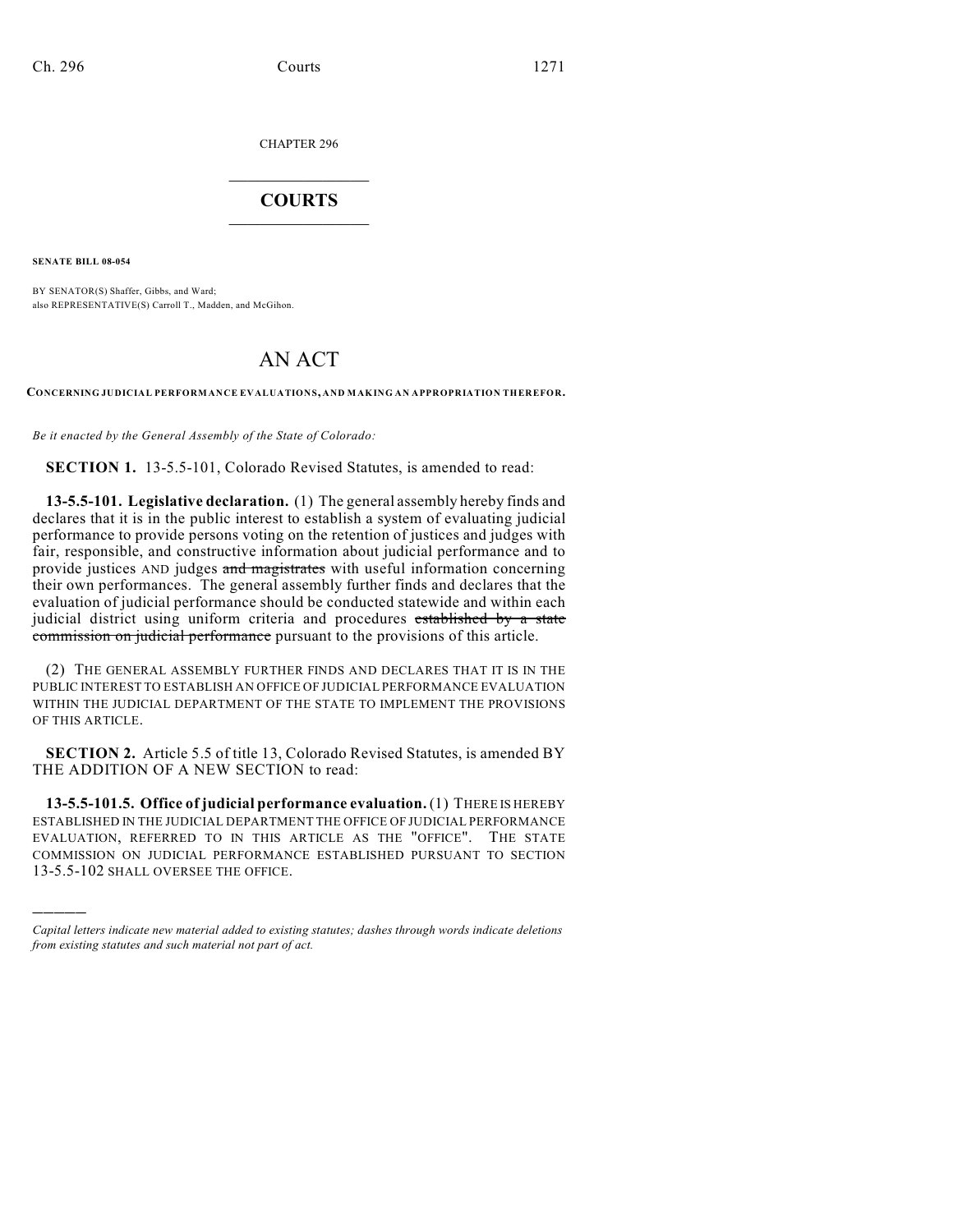(2) THE STATE COMMISSION SHALL APPOINT AN EXECUTIVE DIRECTOR OF THE OFFICE WHO SHALL SERVE AT THE PLEASURE OF THE STATE COMMISSION. THE COMPENSATION OF THE EXECUTIVE DIRECTOR SHALL BE THE SAME AS THE GENERAL ASSEMBLY ESTABLISHES FOR A JUDGE OF THE DISTRICT COURT. THE COMPENSATION PAID TO THE EXECUTIVE DIRECTOR SHALL NOT BE REDUCED DURING THE TIME THAT A PERSON SERVES AS EXECUTIVE DIRECTOR. THE EXECUTIVE DIRECTOR SHALL HIRE ADDITIONAL STAFF FOR THE OFFICE AS NECESSARY AND AS APPROVED BY THE STATE COMMISSION.

(3) SUBJECT TO THE SUPERVISION OF THE STATE COMMISSION, THE OFFICE SHALL:

(a) STAFF THE STATE AND DISTRICT COMMISSIONS WHEN DIRECTED TO DO SO BY THE STATE COMMISSION;

(b) TRAIN MEMBERS OF THE STATE AND DISTRICT COMMISSIONS;

(c) COLLECT AND DISSEMINATE DATA ON JUDICIAL PERFORMANCE EVALUATIONS;

(d) CONDUCT PUBLIC EDUCATION EFFORTS CONCERNING THE JUDICIAL PERFORMANCE EVALUATION PROCESS AND RETENTION RECOMMENDATIONS OF THE STATE AND DISTRICT COMMISSIONS;

(e) MEASURE PUBLIC AWARENESS OF THE JUDICIAL PERFORMANCE EVALUATION PROCESS THROUGH REGULAR POLLING; AND

(f) COMPLETE OTHER DUTIES AS ASSIGNED BY THE STATE COMMISSION.

(4) EXPENSES OF THE OFFICE SHALL BE PAID FOR FROM THE STATE COMMISSION ON JUDICIAL PERFORMANCE CASH FUND CREATED PURSUANT TO SECTION 13-5.5-107.

**SECTION 3.** 13-5.5-102 (1) (a) and (1) (b), Colorado Revised Statutes, are amended, and the said 13-5.5-102 is further amended BY THE ADDITION OF A NEW SUBSECTION, to read:

**13-5.5-102. State commission on judicial performance - repeal.** (1) (a) (I) (A) There is hereby established the state commission on judicial performance, referred to in this article as the "state commission". The state commission shall consist of ten members. The speaker of the house of representatives and the president of the senate shall each appoint one attorney and one nonattorney. The governor and the chief justice of the supreme court shall each appoint one attorney and two nonattorneys.

(B) FOR PURPOSES OF THIS SUBSECTION (1), "ATTORNEY" MEANS A PERSON ADMITTED TO PRACTICE LAW BEFORE THE COURTS OF THIS STATE.

(II) (A) All members of the state commission shall serve terms of four years. except that, of those first appointed, one person appointed by each appointing authority shall serve for a term of two years. All initial appointments shall be completed by July 1, 1988. The term of any member of the state commission serving as of June 30, 1997, shall expire on November 30 of the year in which the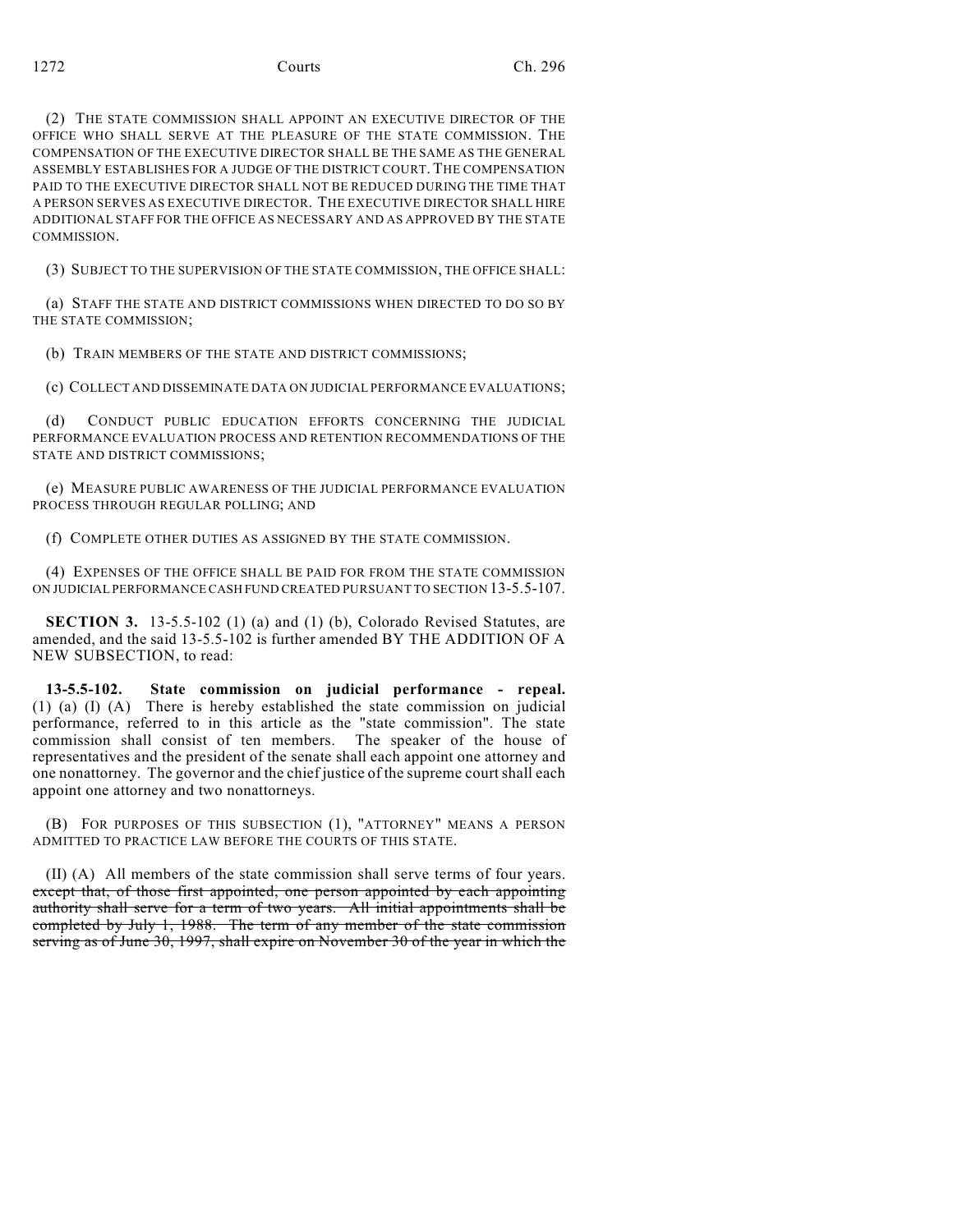term is scheduled to expire. The term of any member appointed on or after July 1, 1997, to replace a member of the state commission at the end of his or her term shall commence on December 1 of the year in which the previous member's term is scheduled to expire. THE TERM OF EACH MEMBER OF THE STATE COMMISSION SHALL EXPIRE ON NOVEMBER 30 OF AN ODD-NUMBERED YEAR, AND THE TERM OF A MEMBER APPOINTED TO REPLACE A MEMBER AT THE END OF THE MEMBER'S TERM SHALL COMMENCE ON DECEMBER 1 OF THE YEAR IN WHICH THE PREVIOUS MEMBER'S TERM EXPIRES.

(B) THE TERM OF EACH MEMBER SERVING AS OF JANUARY 1, 2009, SHALL BE EXTENDED UNTIL NOVEMBER 30 OF THE ODD-NUMBERED YEAR FOLLOWING THE COMPLETION OF THAT MEMBER'S TERM. THIS SUB-SUBPARAGRAPH (B) IS REPEALED, EFFECTIVE JULY 1, 2014.

(b) (I) Any vacancy on the state commission shall be filled by the original appointing authority, but  $m \sigma$  A member shall NOT serve more than two full terms plus any balance remaining on an unexpired term if the initial appointment was to fill a vacancy. Within five days after a vacancy arises on the state commission, the state commission shall notify the appointing authority of the vacancy, and the appointing authority shall make an appointment within forty-five days after the date of the vacancy. If the original appointing authority fails to make the appointment or appointments if more than one vacancy, within forty-five days after the date of the vacancy, the state commission shall make the appointment. or appointments.

(II) Justices and judges actively performing judicial duties may not be appointed to serve on the state commission. Retired FORMER justices and judges are eligible to be appointed as attorney members; except that no A retired FORMER justice or judge may NOT be assigned or appointed to perform judicial duties while serving on the state commission.

(3) A MEMBER OF THE STATE COMMISSION SHALL RECUSE HIMSELF OR HERSELF FROM ANY EVALUATION OF THE PERSON WHO APPOINTED THE MEMBER TO THE COMMISSION.

**SECTION 4.** 13-5.5-103, Colorado Revised Statutes, is REPEALED AND REENACTED, WITH AMENDMENTS, to read:

**13-5.5-103. Powers and duties of the state commission.** (1) IN ADDITION TO OTHER POWERS CONFERRED AND DUTIES IMPOSED UPON THE STATE COMMISSION BY THIS ARTICLE, THE STATE COMMISSION HAS THE FOLLOWING POWERS AND DUTIES:

(a) TO APPOINT AND SUPERVISE A PERSON TO SERVE AS THE EXECUTIVE DIRECTOR OF THE OFFICE OF JUDICIAL PERFORMANCE EVALUATION;

(b) TO ASSIST THE EXECUTIVE DIRECTOR IN MANAGING THE OFFICE AND PROVIDING FISCAL OVERSIGHT OF THE OPERATING BUDGET OF THE OFFICE;

(c) TO DEVELOP UNIFORM PROCEDURES AND TECHNIQUES FOR EVALUATING DISTRICT AND COUNTY JUDGES, JUSTICES OF THE COLORADO SUPREME COURT, AND JUDGES OF THE COURT OF APPEALS BASED ON PERFORMANCE CRITERIA PROVIDED IN SECTION 13-5.5-105.5;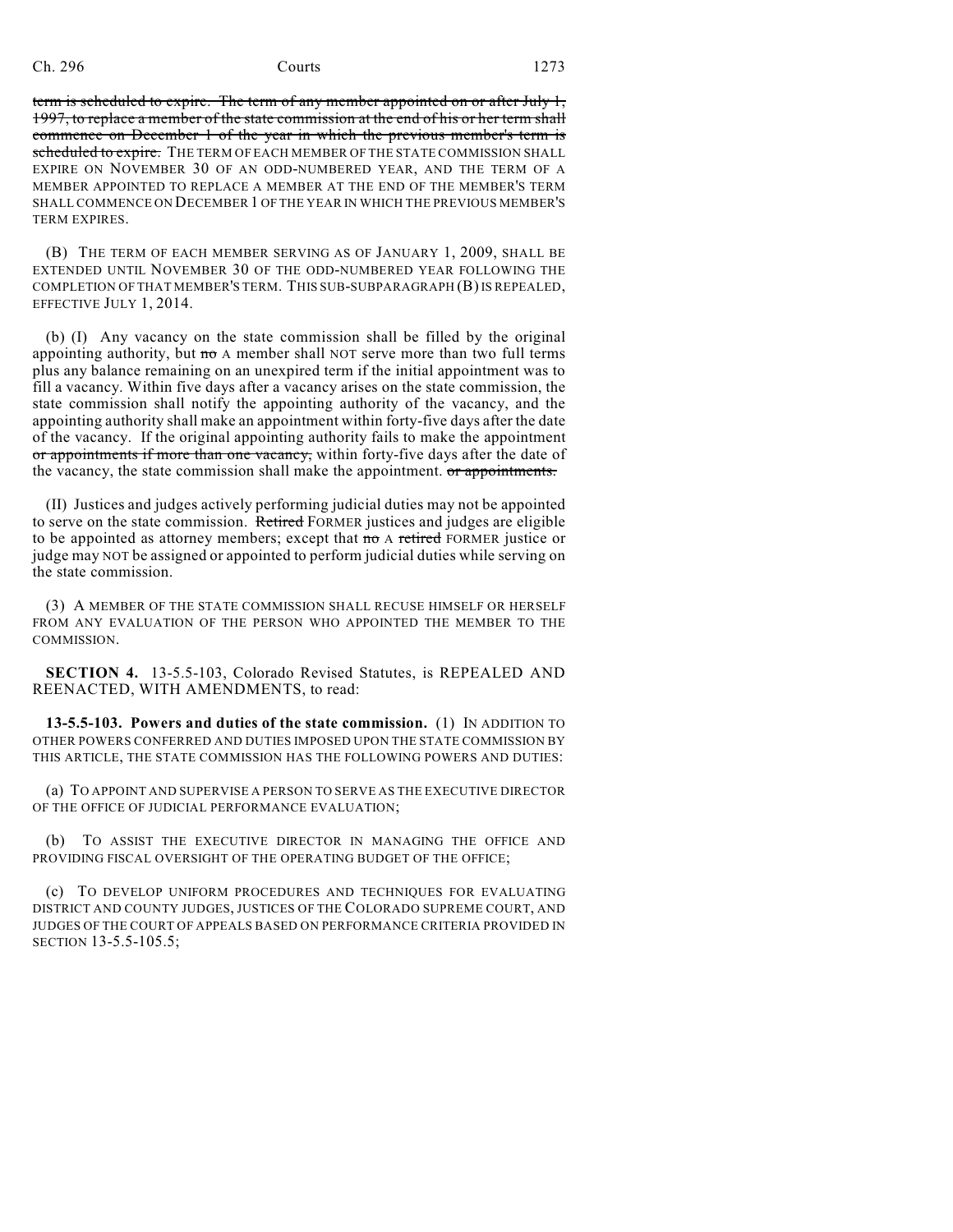(d) TO DEVELOP GUIDELINES AND PROCEDURES FOR THE CONTINUOUS COLLECTION OF DATA FOR USE IN THE EVALUATION PROCESS;

(e) TO DEVELOP SURVEYS FOR PERSONS AFFECTED BY JUSTICES AND JUDGES, INCLUDING BUT NOT LIMITED TO ATTORNEYS, JURORS, LITIGANTS, LAW ENFORCEMENT PERSONNEL, ATTORNEYS WITHIN THE DISTRICT ATTORNEYS' AND PUBLIC DEFENDER'S OFFICES, EMPLOYEES OF THE COURT, COURT INTERPRETERS, EMPLOYEES OF PROBATION OFFICES, EMPLOYEES OF LOCAL DEPARTMENTS OF SOCIAL SERVICES, AND VICTIMS OF CRIMES, AS DEFINED IN SECTION 24-4.1-302 (5), C.R.S.;

(f) TO DETERMINE THE STATISTICAL VALIDITY OF COMPLETED SURVEYS, REPORT TO THE DISTRICT COMMISSIONS ON THE STATISTICAL VALIDITY OF THE SURVEYS FOR THEIR DISTRICTS, AND SPECIFY WHEN AND HOW STATISTICALLY INVALID SURVEYS MAY BE USED;

(g) TO PREPARE ALTERNATIVES TO SURVEYS WHERE SAMPLE POPULATIONS ARE INADEQUATE TO PRODUCE VALID RESULTS;

(h) TO PRODUCE AND DISTRIBUTE NARRATIVES AND SURVEY REPORTS;

(i) TO REVIEW CASE MANAGEMENT DATA AND STATISTICS FOR INDIVIDUAL APPELLATE JUSTICES AND JUDGES PROVIDED BY THE STATE COURT ADMINISTRATOR;

(j) TO REVIEW WRITTEN JUDICIAL OPINIONS;

(k) TO COLLECT INFORMATION FROM DIRECT COURTROOM OBSERVATION;

(l) TO INTERVIEW JUSTICES AND APPELLATE JUDGES AND OTHER PERSONS AND ACCEPT INFORMATION AND DOCUMENTATION FROM INTERESTED PERSONS;

(m) TO DRAFT NARRATIVES THAT REFLECT THE RESULTS OF JUDICIAL PERFORMANCE EVALUATIONS OF JUSTICES AND APPELLATE JUDGES;

(n) TO DISTRIBUTE TO THE PUBLIC NARRATIVES THAT REFLECT THE RESULTS OF EACH JUDICIAL PERFORMANCE EVALUATION OF EACH APPELLATE JUSTICE OR JUDGE;

(o) (I) SUBJECT TO APPROVAL BY THE COLORADO SUPREME COURT, TO PROMULGATE RULES NECESSARY TO IMPLEMENT AND EFFECTUATE THE PROVISIONS OF THIS ARTICLE, INCLUDING RULES TO BE FOLLOWED BY THE DISTRICT COMMISSIONS.

(II) PRIOR TO THE FINAL PROMULGATION OF ANY RULE PURSUANT TO THIS PARAGRAPH (o), THE STATE COMMISSION SHALL POST A NOTICE OF THE PROPOSED RULE, ALLOW FOR A PERIOD FOR PUBLIC COMMENT, AND GIVE THE PUBLIC AN OPPORTUNITY TO ADDRESS THE COMMISSION CONCERNING THE PROPOSED RULE AT A PUBLIC HEARING.

(III) THE STATE COMMISSION MAY ADOPT RULES OR STANDARDS THAT PROVIDE GUIDANCE TO MEMBERS OF THE STATE COMMISSION OR MEMBERS OF DISTRICT COMMISSIONS REGARDING THE REVIEW OR INTERPRETATION OF INFORMATION OBTAINED AS A RESULT OF THE EVALUATION PROCESS AND THE CRITERIA CONTAINED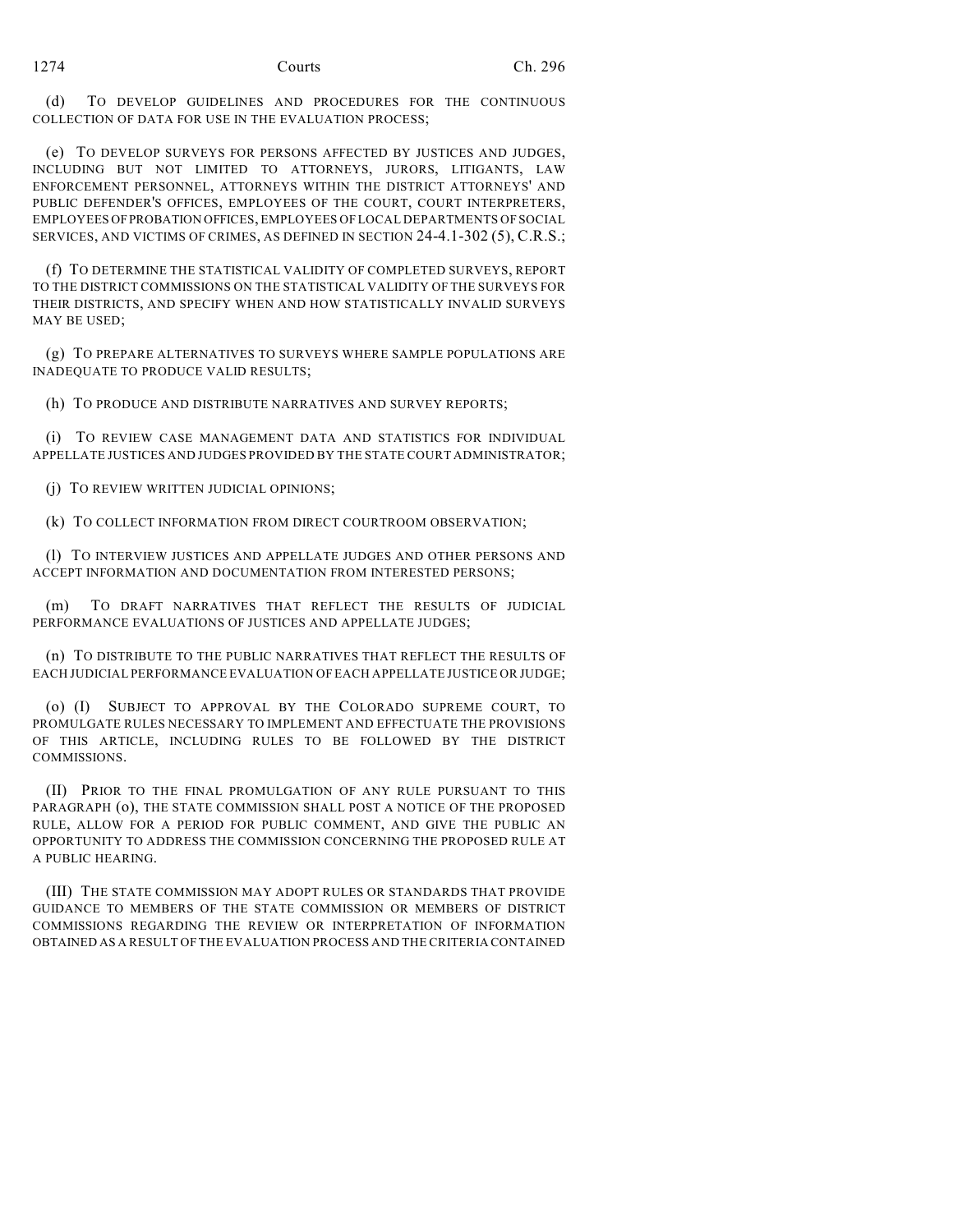IN SECTION 13-5.5-105.5. ANY SUCH RULES OR STANDARDS SHALL:

(A) BE CONSISTENT WITH PARAGRAPHS (e), (f), AND (g) OF THIS SUBSECTION (1), IN THAT THE RULES OR STANDARDS AND THE APPLICATION THEREOF SHALL TAKE INTO CONSIDERATION THE STATISTICAL RELIABILITY OF SURVEY DATA; AND

(B) NOT DIVEST ANY MEMBER OF THE STATE COMMISSION OR A DISTRICT COMMISSION OF HIS OR HER ULTIMATE AUTHORITY TO DECIDE WHETHER TO VOTE FOR OR AGAINST RECOMMENDING RETENTION OF A JUSTICE OR JUDGE AND MUST BE CONSISTENT WITH SUBSECTION (2) OF THIS SECTION AND SECTION 13-5.5-105 (2).

(p) TO DEVELOP PROCEDURES FOR THE REVIEW OF THE DELIBERATION PROCEDURES ESTABLISHED BY THE DISTRICT COMMISSIONS. HOWEVER, THE STATE COMMISSION SHALL NOT HAVE THE POWER OR DUTY TO REVIEW ACTUAL DETERMINATIONS MADE BY THE DISTRICT COMMISSIONS.

(q) TO GATHER AND MAINTAIN STATEWIDE STATISTICAL DATA AND POST A STATISTICAL REPORT OF THE STATEWIDE DATA ON ITS WEBSITE NO LATER THAN THIRTY DAYS PRIOR TO EACH RETENTION ELECTION. THE STATISTICAL REPORT SHALL SPECIFY:

(I) THE TOTAL NUMBER OF JUSTICES AND JUDGES WHO WERE ELIGIBLE TO STAND FOR RETENTION;

(II) THE TOTAL NUMBER OF EVALUATIONS OF JUSTICES AND JUDGES PERFORMED BY THE STATE AND DISTRICT COMMISSIONS;

(III) THE TOTAL NUMBER OF JUSTICES AND JUDGES WHO WERE EVALUATED BUT DID NOT STAND FOR RETENTION; AND

(IV) THE TOTAL NUMBER OF JUSTICES AND JUDGES RECOMMENDED AS "RETAIN", "DO NOT RETAIN", OR "NO OPINION", RESPECTIVELY.

(2) UNLESS RECUSED PURSUANT TO A PROVISION OF THIS ARTICLE, EACH MEMBER OF THE STATE COMMISSION SHALL HAVE THE DISCRETION TO VOTE FOR OR AGAINST RETENTION OF A JUSTICE OR JUDGE BASED UPON HIS OR HER REVIEW OF ALL INFORMATION BEFORE THE STATE COMMISSION.

**SECTION 5.** 13-5.5-104 (1) (a), (1) (b), and (2), Colorado Revised Statutes, are amended, and the said 13-5.5-104 is further amended BY THE ADDITION OF A NEW SUBSECTION, to read:

**13-5.5-104. District commission on judicial performance - repeal.** (1) (a) (I) (A) There is hereby established in each judicial district a district commission on judicial performance, referred to in this article as the "district commission". The district commission shall consist of ten members. The speaker of the house of representatives and the president of the senate shall each appoint one attorney and one nonattorney. The governor and the chief justice of the supreme court shall each appoint one attorney and two nonattorneys.

(B) FOR PURPOSES OF THIS SUBSECTION (1), "ATTORNEY" MEANS A PERSON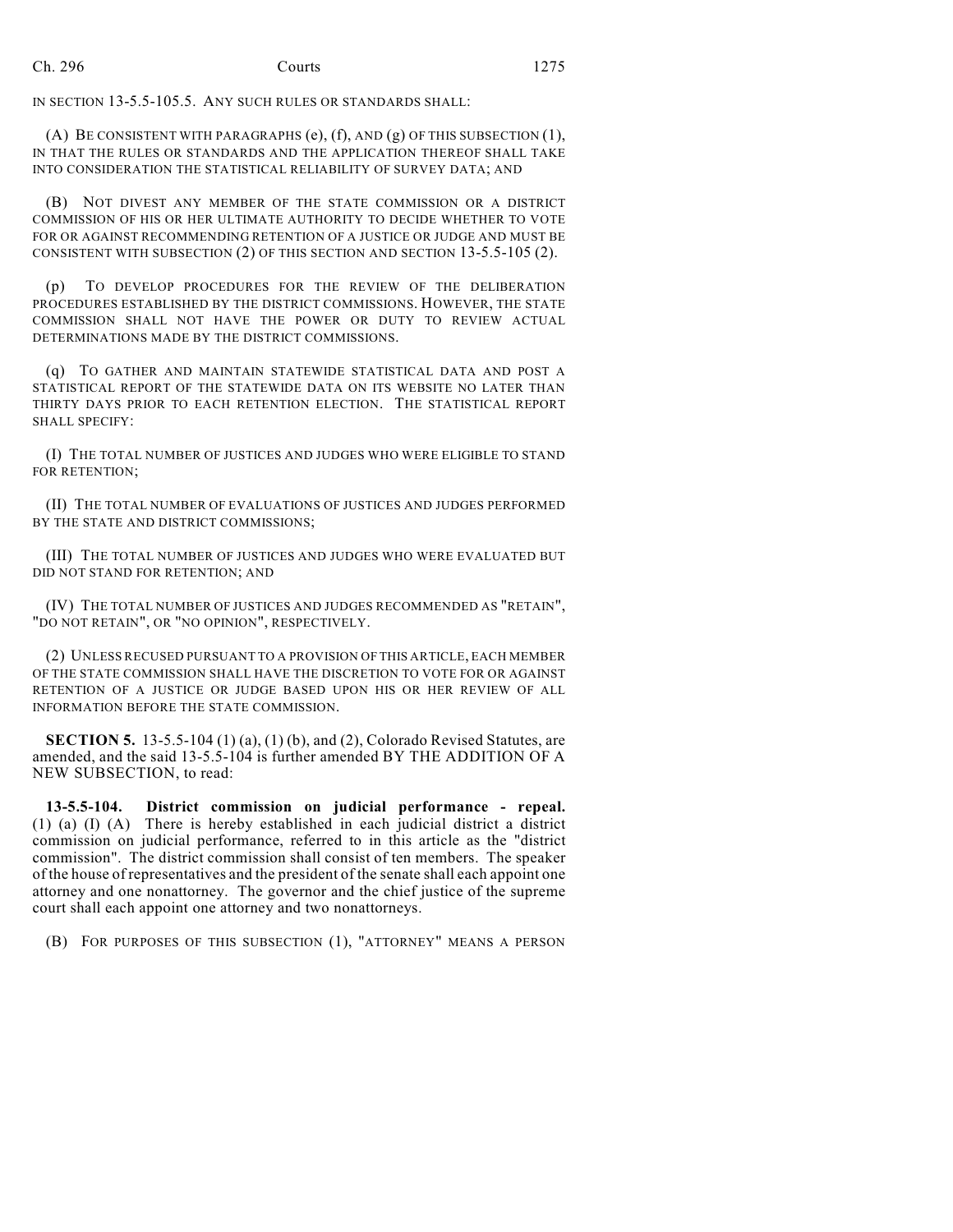ADMITTED TO PRACTICE LAW BEFORE THE COURTS OF THIS STATE.

 $(II)$  All members of the district commission shall serve terms of four years. except that, of those first appointed, one person appointed by each appointing authority shall serve for a term of two years. All initial appointments shall be completed by July 1, 1989. The TERM OF EACH MEMBER OF A DISTRICT COMMISSION SHALL EXPIRE ON NOVEMBER 30 OF AN ODD-NUMBERED YEAR, AND THE TERM OF ANY MEMBER APPOINTED TO REPLACE A MEMBER AT THE END OF THE MEMBER'S TERM SHALL COMMENCE ON DECEMBER 1 OF THE YEAR WHEN THE PREVIOUS MEMBER'S TERM EXPIRES.

(III) The appointing authority may remove members of the district commissions for cause. The term of any member of a district commission serving as of June  $30$ , 1997, shall expire on November 30 of the year in which the term is scheduled to expire. The term of any member appointed on or after July 1, 1997, to replace a member of a district commission at the end of his or her term shall commence on December 1 of the year in which the previous member's term is scheduled to expire.

(b) (I) Any vacancy on the district commission shall be filled by the original appointing authority, but  $m\sigma A$  member shall NOT serve more than two full terms plus any balance remaining on an unexpired term if the initial appointment was to fill a vacancy. Within five days after a vacancy arises on a district commission, the district commission shall notify the appointing authority and the state commission of the vacancy, and the appointing authority shall make an appointment within forty-five days after the date of the vacancy. If the original appointing authority fails to make the appointment or appointments if more than one vacancy within forty-five days after the date of the vacancy, the state commission shall make the appointment. or appointments.

(II) Justices and judges actively performing judicial duties may not be appointed to serve on the district commission. Retired FORMER justices and judges are eligible to be appointed as attorney members; except that no A retired FORMER justice or judge may NOT be assigned or appointed to perform judicial duties while serving on the district commission.

(2) The district administrator of each judicial district and his OR HER staff shall serve as the staff for the district commission.

(4) A MEMBER OF A DISTRICT COMMISSION SHALL RECUSE HIMSELF OR HERSELF FROM AN EVALUATION OF THE PERSON WHO APPOINTED THE MEMBER TO THE COMMISSION.

**SECTION 6.** 13-5.5-105, Colorado Revised Statutes, is REPEALED AND REENACTED, WITH AMENDMENTS, to read:

**13-5.5-105. Powers and duties of district commissions.** (1) IN ADDITION TO OTHER POWERS CONFERRED AND DUTIES IMPOSED UPON A DISTRICT COMMISSION BY THIS ARTICLE, IN CONFORMITY WITH THE RULES, GUIDELINES, AND PROCEDURES ADOPTED BY THE STATE COMMISSION PURSUANT TO SECTION 13-5.5-103 (1) (f) AND THE STATE COMMISSION'S REVIEW OF THE DELIBERATION PROCEDURES PURSUANT TO SECTION 13-5.5-103 (1) (p), A DISTRICT COMMISSION HAS THE FOLLOWING POWERS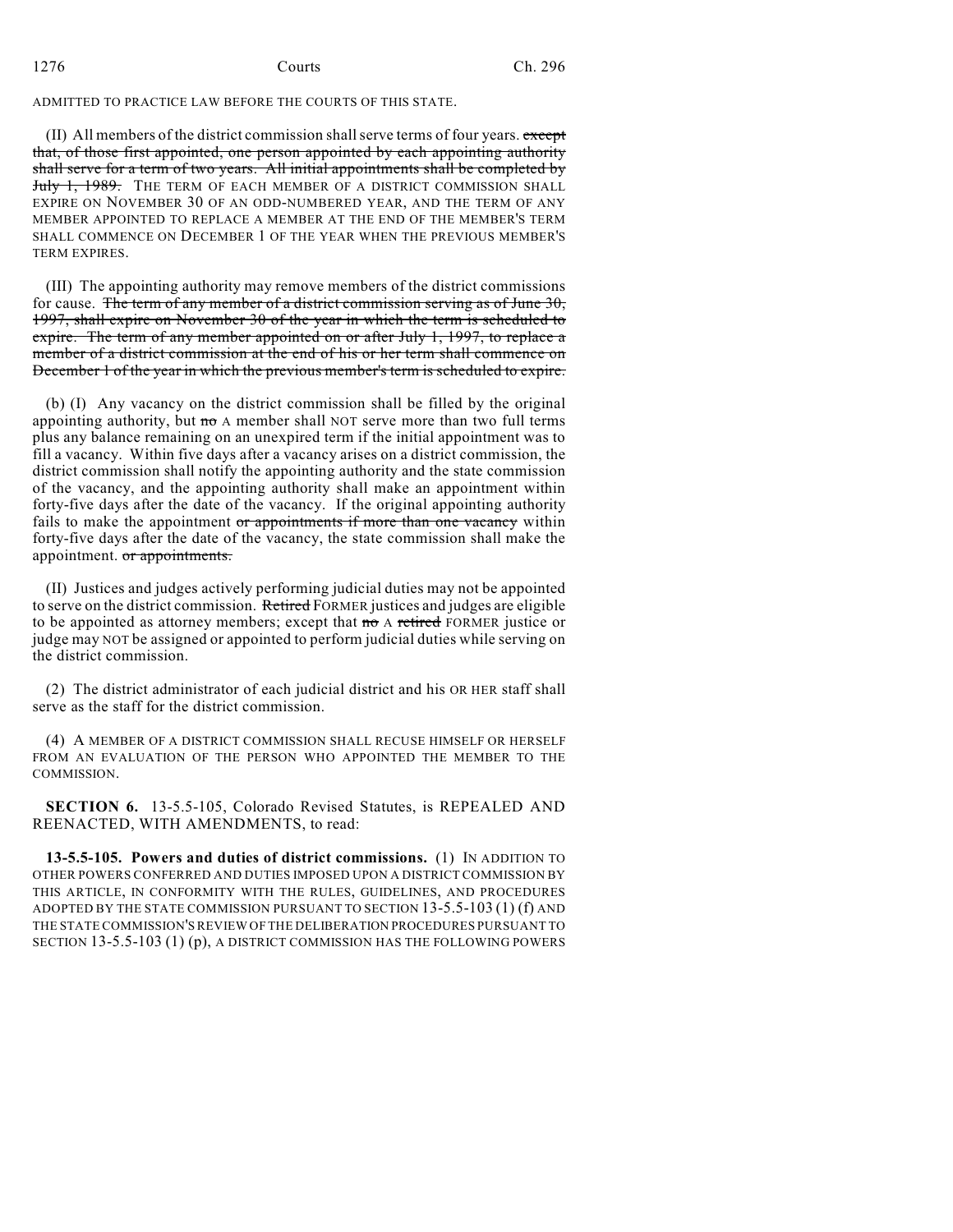AND DUTIES:

(a) TO REVIEW CASE MANAGEMENT STATISTICS AND DATA FOR INDIVIDUAL DISTRICT AND COUNTY COURT JUDGES PROVIDED BY THE STATE COURT ADMINISTRATOR;

(b) TO REVIEW WRITTEN JUDICIAL OPINIONS AND ORDERS OF DISTRICT AND COUNTY COURT JUDGES WITHIN THE JUDICIAL DISTRICT;

(c) TO COLLECT INFORMATION FROM DIRECT COURTROOM OBSERVATION OF DISTRICT AND COUNTY COURT JUDGES WITHIN THE JUDICIAL DISTRICT;

(d) TO INTERVIEW DISTRICT AND COUNTY COURT JUDGES AND OTHER PERSONS AND ACCEPT INFORMATION AND DOCUMENTATION FROM INTERESTED PERSONS;

(e) TO OBTAIN INFORMATION FROM PARTIES AND ATTORNEYS REGARDING DISTRICT AND COUNTY COURT JUDGES HANDLING OF DOMESTIC RELATIONS AND FAMILY LAW CASES WITH RESPECT TO THE JUDGE'S FAIRNESS, PATIENCE WITH PRO SE PARTIES, GENDER NEUTRALITY, AND HANDLING OF EMOTIONAL PARTIES; AND

(f) TO DRAFT NARRATIVES THAT REFLECT THE RESULTS OF JUDICIAL PERFORMANCE EVALUATIONS OF DISTRICT AND COUNTY COURT JUDGES.

(2) UNLESS RECUSED PURSUANT TO A PROVISION OF THIS ARTICLE, EACH MEMBER OF A DISTRICT COMMISSION SHALL HAVE THE DISCRETION TO VOTE FOR OR AGAINST RETENTION OF A DISTRICT OR COUNTY JUDGE BASED UPON HIS OR HER REVIEW OF ALL INFORMATION BEFORE THE DISTRICT COMMISSION.

(3) UPON COMPLETING ITS REQUIRED RECOMMENDATIONS AND NARRATIVES, EACH DISTRICT COMMISSION SHALL COLLECT ALL DOCUMENTS AND OTHER INFORMATION, INCLUDING ALL COPIES, RECEIVED REGARDING THE JUSTICES OR JUDGES EVALUATED. EACH DISTRICT COMMISSION SHALL FORWARD THE DOCUMENTS AND OTHER INFORMATION, INCLUDING ALL COPIES, TO THE STATE COMMISSION WITHIN THIRTY DAYS FOLLOWING SUBMISSION OF THE DISTRICT COMMISSION'S RECOMMENDATIONS AND NARRATIVES TO THE STATE COMMISSION. THE STATE COMMISSION SHALL ADOPT RULES REGARDING RETENTION OF EVALUATION INFORMATION, WHICH SHALL BE MADE AVAILABLE TO DISTRICT COMMISSIONS FOR SUBSEQUENT EVALUATIONS OF THE JUSTICES OR JUDGES.

**SECTION 7.** Article 5.5 of title 13, Colorado Revised Statutes, is amended BY THE ADDITION OF A NEW SECTION to read:

**13-5.5-105.5. Judicial performance criteria.** (1) THE STATE COMMISSION SHALL EVALUATE EACH JUSTICE OF THE COLORADO SUPREME COURT AND EACH JUDGE OF THE COLORADO COURT OF APPEALS BASED ON THE FOLLOWING PERFORMANCE CRITERIA:

(a) INTEGRITY, INCLUDING BUT NOT LIMITED TO WHETHER:

(I) THE JUSTICE OR JUDGE AVOIDS IMPROPRIETY OR THE APPEARANCE OF IMPROPRIETY;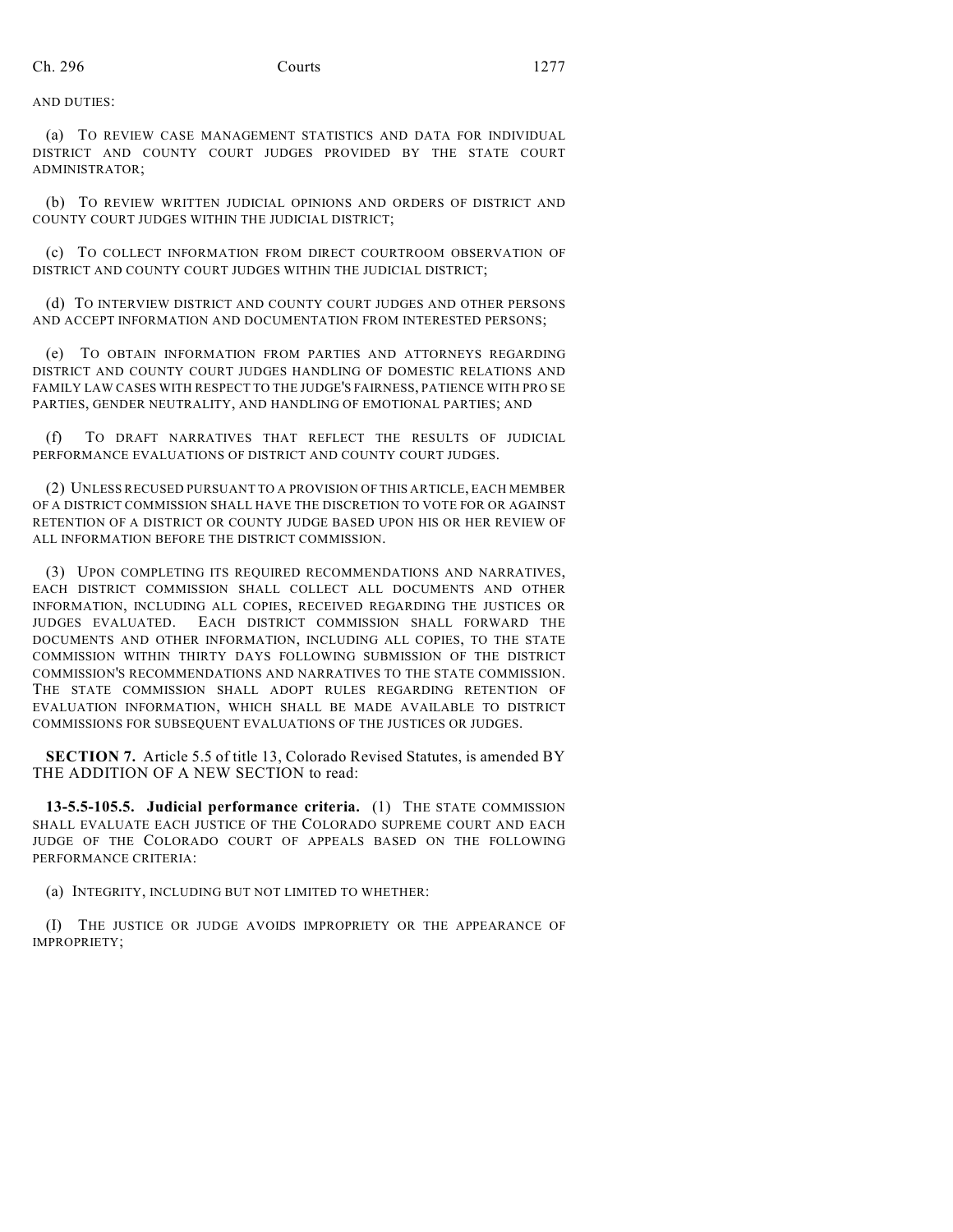(II) THE JUSTICE OR JUDGE DISPLAYS FAIRNESS AND IMPARTIALITY TOWARD ALL PARTICIPANTS; AND

(III) THE JUSTICE OR JUDGE AVOIDS EX PARTE COMMUNICATIONS;

(b) LEGAL KNOWLEDGE, INCLUDING BUT NOT LIMITED TO WHETHER:

(I) THE JUSTICE'S OR JUDGE'S OPINIONS ARE WELL-REASONED AND DEMONSTRATE AN UNDERSTANDING OF SUBSTANTIVE LAW AND THE RELEVANT RULES OF PROCEDURE AND EVIDENCE;

(II) THE JUSTICE'S OR JUDGE'S OPINIONS DEMONSTRATE ATTENTIVENESS TO FACTUAL AND LEGAL ISSUES BEFORE THE COURT; AND

(III) THE JUSTICE'S OR JUDGE'S OPINIONS ADHERE TO PRECEDENT OR CLEARLY EXPLAIN THE LEGAL BASIS FOR DEPARTURE FROM PRECEDENT.

(c) COMMUNICATION SKILLS, INCLUDING BUT NOT LIMITED TO WHETHER:

(I) THE JUSTICE'S OR JUDGE'S OPINIONS ARE CLEARLY WRITTEN AND UNDERSTANDABLE; AND

(II) THE JUSTICE'S OR JUDGE'S QUESTIONS OR STATEMENTS DURING ORAL ARGUMENTS ARE CLEARLY STATED AND UNDERSTANDABLE;

(d) JUDICIAL TEMPERAMENT, INCLUDING BUT NOT LIMITED TO WHETHER:

(I) THE JUSTICE OR JUDGE DEMONSTRATES COURTESY TOWARD ATTORNEYS, LITIGANTS, COURT STAFF, AND OTHERS IN THE COURTROOM; AND

(II) THE JUSTICE OR JUDGE MAINTAINS APPROPRIATE DECORUM IN THE COURTROOM;

(e) ADMINISTRATIVE PERFORMANCE, INCLUDING BUT NOT LIMITED TO WHETHER:

(I) THE JUSTICE OR JUDGE DEMONSTRATES PREPARATION FOR ORAL ARGUMENT, ATTENTIVENESS, AND APPROPRIATE CONTROL OVER JUDICIAL PROCEEDINGS;

(II) THE JUSTICE OR JUDGE MANAGES WORKLOAD EFFECTIVELY;

(III) THE JUSTICE OR JUDGE ISSUES OPINIONS IN A TIMELY MANNER AND WITHOUT UNNECESSARY DELAY; AND

(IV) THE JUSTICE OR JUDGE PARTICIPATES IN A PROPORTIONATE SHARE OF THE COURT'S WORKLOAD; AND

(f) SERVICE TO THE LEGAL PROFESSION AND THE PUBLIC BY PARTICIPATING IN SERVICE-ORIENTED EFFORTS DESIGNED TO EDUCATE THE PUBLIC ABOUT THE LEGAL SYSTEM AND TO IMPROVE THE LEGAL SYSTEM.

(2) THE DISTRICT COMMISSIONS SHALL EVALUATE DISTRICT AND COUNTY JUDGES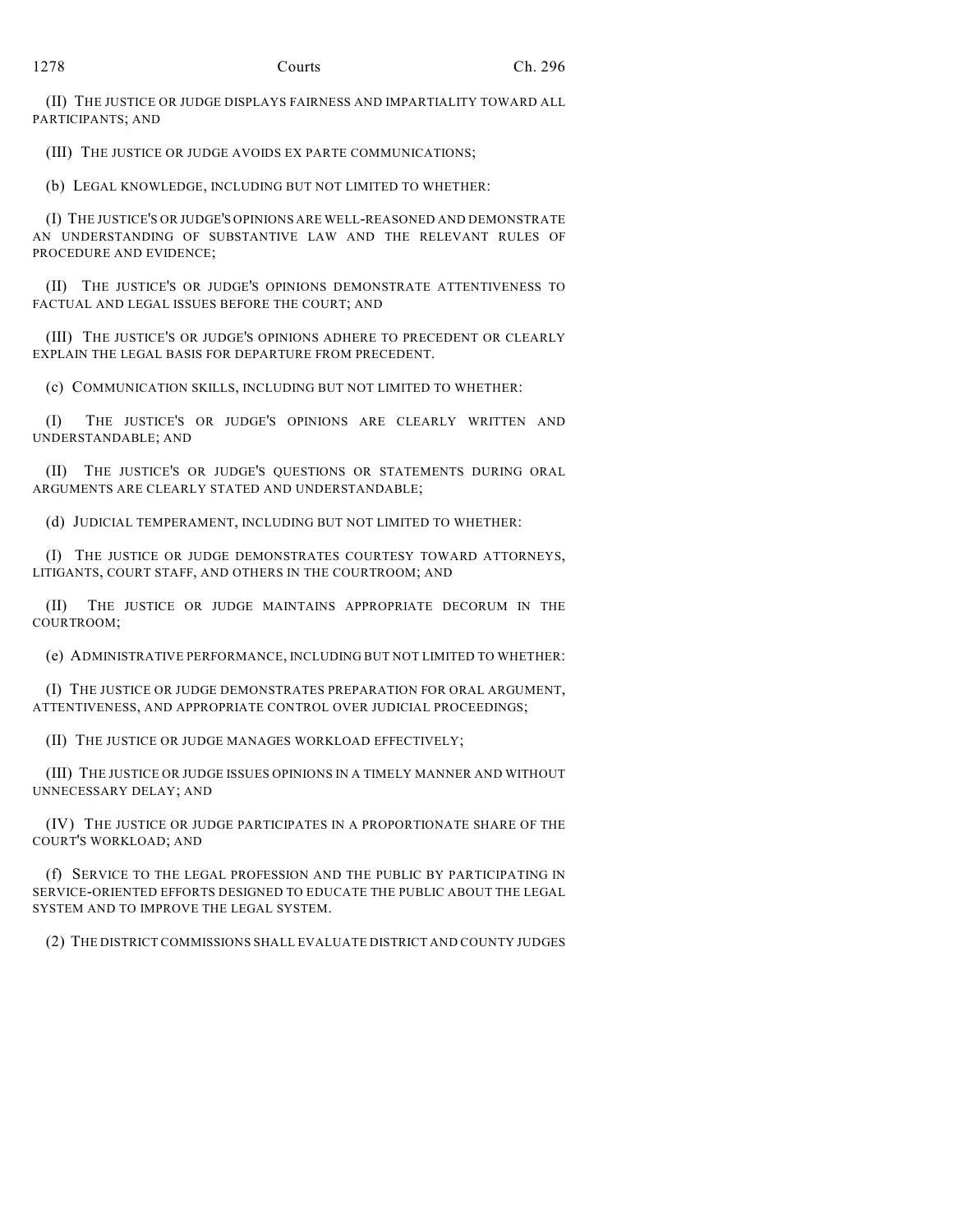BASED ON THE FOLLOWING CRITERIA:

(a) INTEGRITY, INCLUDING BUT NOT LIMITED TO WHETHER:

(I) THE JUDGE AVOIDS IMPROPRIETY OR THE APPEARANCE OF IMPROPRIETY;

(II) THE JUDGE DISPLAYS FAIRNESS AND IMPARTIALITY TOWARD ALL PARTICIPANTS; AND

(III) THE JUDGE AVOIDS EX PARTE COMMUNICATIONS;

(b) LEGAL KNOWLEDGE, INCLUDING BUT NOT LIMITED TO WHETHER:

(I) THE JUDGE DEMONSTRATES AN UNDERSTANDING OF SUBSTANTIVE LAW AND RELEVANT RULES OF PROCEDURE AND EVIDENCE;

(II) THE JUDGE DEMONSTRATES AWARENESS OF AND ATTENTIVENESS TO FACTUAL AND LEGAL ISSUES BEFORE THE COURT; AND

(III) THE JUDGE APPROPRIATELY APPLIES STATUTES, JUDICIAL PRECEDENT, AND OTHER SOURCES OF LEGAL AUTHORITY;

(c) COMMUNICATION SKILLS, INCLUDING BUT NOT LIMITED TO WHETHER:

(I) THE JUDGE'S FINDINGS OF FACT, CONCLUSIONS OF LAW, AND ORDERS ARE CLEARLY WRITTEN AND UNDERSTANDABLE;

(II) THE JUDGE'S ORAL PRESENTATIONS ARE CLEARLY STATED AND UNDERSTANDABLE AND THE JUDGE CLEARLY EXPLAINS ALL ORAL DECISIONS; AND

(III) THE JUDGE CLEARLY PRESENTS INFORMATION TO THE JURY;

(d) JUDICIAL TEMPERAMENT, INCLUDING BUT NOT LIMITED TO WHETHER:

(I) THE JUDGE DEMONSTRATES COURTESY TOWARD ATTORNEYS, LITIGANTS, COURT STAFF, AND OTHERS IN THE COURTROOM;

(II) THE JUDGE MAINTAINS AND REQUIRES ORDER, PUNCTUALITY, AND DECORUM IN THE COURTROOM; AND

(III) THE JUDGE DEMONSTRATES APPROPRIATE DEMEANOR ON THE BENCH;

(e) ADMINISTRATIVE PERFORMANCE, INCLUDING BUT NOT LIMITED TO WHETHER:

(I) THE JUDGE DEMONSTRATES PREPARATION FOR ALL HEARINGS AND TRIAL;

(II) THE JUDGE USES COURT TIME EFFICIENTLY;

(III) THE JUDGE ISSUES FINDINGS OF FACT, CONCLUSIONS OF LAW, AND ORDERS WITHOUT UNNECESSARY DELAY;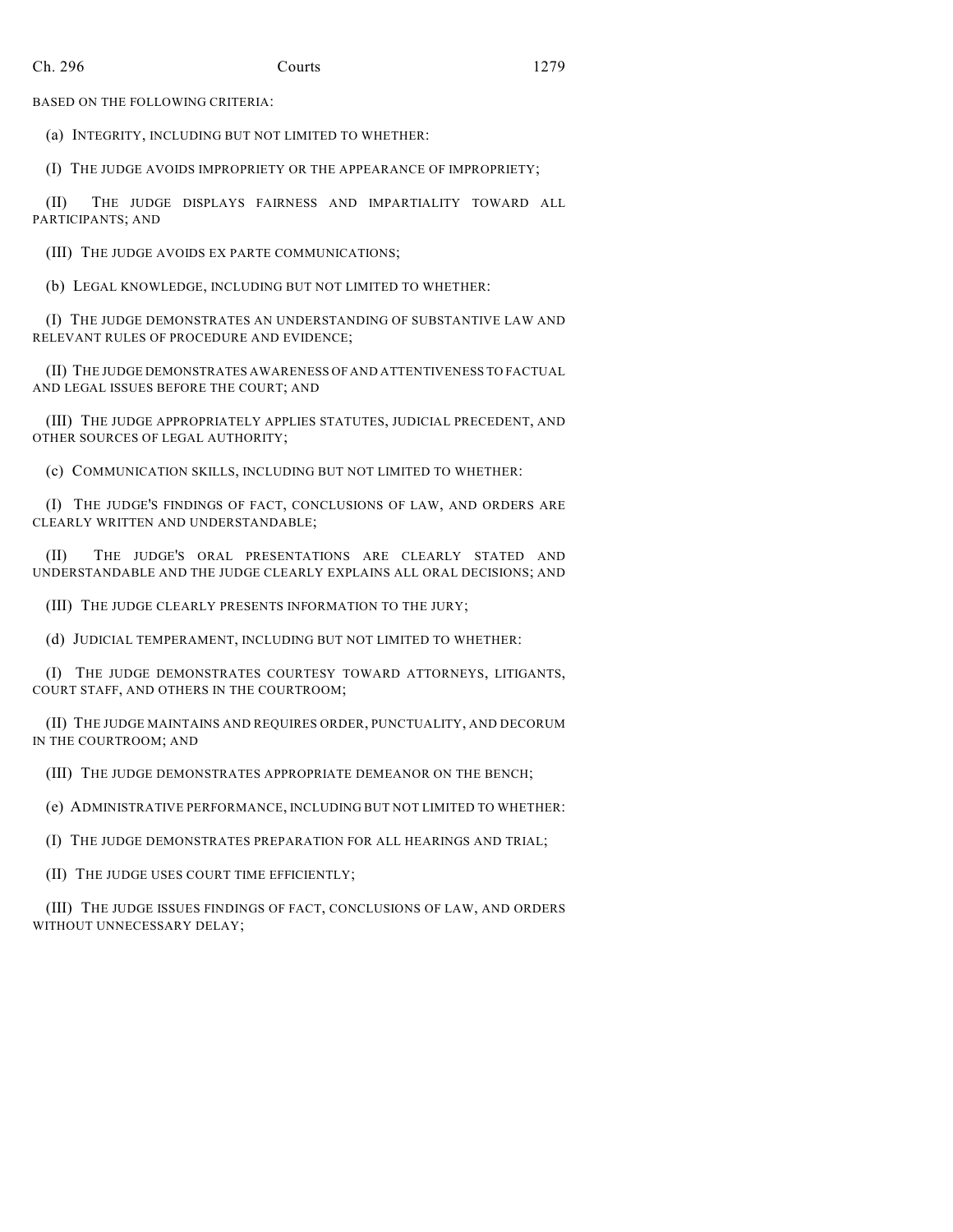(IV) THE JUDGE EFFECTIVELY MANAGES CASES;

(V) THE JUDGE TAKES RESPONSIBILITY FOR MORE THAN HIS OR HER OWN CASELOAD AND IS WILLING TO ASSIST OTHER JUDGES; AND

(VI) THE JUDGE UNDERSTANDS AND COMPLIES WITH DIRECTIVES OF THE COLORADO SUPREME COURT; AND

(f) SERVICE TO THE LEGAL PROFESSION AND THE PUBLIC BY PARTICIPATING IN SERVICE-ORIENTED EFFORTS DESIGNED TO EDUCATE THE PUBLIC ABOUT THE LEGAL SYSTEM AND TO IMPROVE THE LEGAL SYSTEM.

**SECTION 8.** 13-5.5-106 (1) and (2), Colorado Revised Statutes, are amended to read:

**13-5.5-106. Evaluation in retention election years.** (1) (a) (I) The state commission shall conduct an evaluation of each justice of the supreme court and each judge of the court of appeals whose term is to expire following the next general election but not before July 1, 1989 AND WHO MUST STAND FOR RETENTION ELECTION. THE EVALUATIONS SHALL BE REFERRED TO IN THIS SUBSECTION (1) AS "RETENTION YEAR EVALUATIONS".

(II) RETENTION YEAR evaluations shall be completed and the narrative profile prepared for communication AND COMMUNICATED to the appellate justice or judge no later than forty-five days prior to the last day available for the appellate justice or judge to declare such justice's or judge's intent to stand for retention.

(III) PRIOR TO THE COMPLETION OF THE NARRATIVES FOR RETENTION YEAR EVALUATIONS, AND FOLLOWING AT LEAST TEN DAYS' NOTICE TO THE PUBLIC AND THE APPELLATE JUSTICES AND JUDGES, IT IS HIGHLY RECOMMENDED THAT THE STATE COMMISSION HOLD A PUBLIC HEARING REGARDING ALL APPELLATE JUSTICES AND JUDGES WHO ARE SUBJECT TO RETENTION YEAR EVALUATIONS. THE STATE COMMISSION SHALL ARRANGE TO HAVE THE PUBLIC HEARING ELECTRONICALLY RECORDED AND SHALL MAKE COPIES OF THE RECORDING AVAILABLE TO MEMBERS OF THE PUBLIC. THE STATE COMMISSION SHALL SUPPLY A COPY OF THE RECORDING AT NO COST TO ANY JUSTICE OR JUDGE WHO IS THE SUBJECT OF THE HEARING.

(IV) THE NARRATIVE PREPARED FOR A RETENTION YEAR EVALUATION SHALL INCLUDE AN ASSESSMENT OF THE APPELLATE JUSTICE'S OR JUDGE'S STRENGTHS AND WEAKNESSES WITH RESPECT TO THE JUDICIAL PERFORMANCE CRITERIA CONTAINED IN SECTION 13-5.5-105.5 (1), A DISCUSSION REGARDING ANY DEFICIENCY IDENTIFIED IN THE INTERIM EVALUATION PREPARED PURSUANT TO SECTION 13-5.5-106.3, AND A STATEMENT OF WHETHER THE STATE COMMISSION CONCLUDES THAT ANY DEFICIENCY IDENTIFIED HAS BEEN SATISFACTORILY ADDRESSED BY THE JUSTICE OR JUDGE.

(V) The EACH appellate justice or judge WHO RECEIVES A RETENTION YEAR EVALUATION shall have the opportunity to meet with the state commission or otherwise respond to the evaluation no later than ten days following such THE justice's or judge's receipt of such THE evaluation. If such THE meeting is held or response is made, the state commission may revise its evaluation.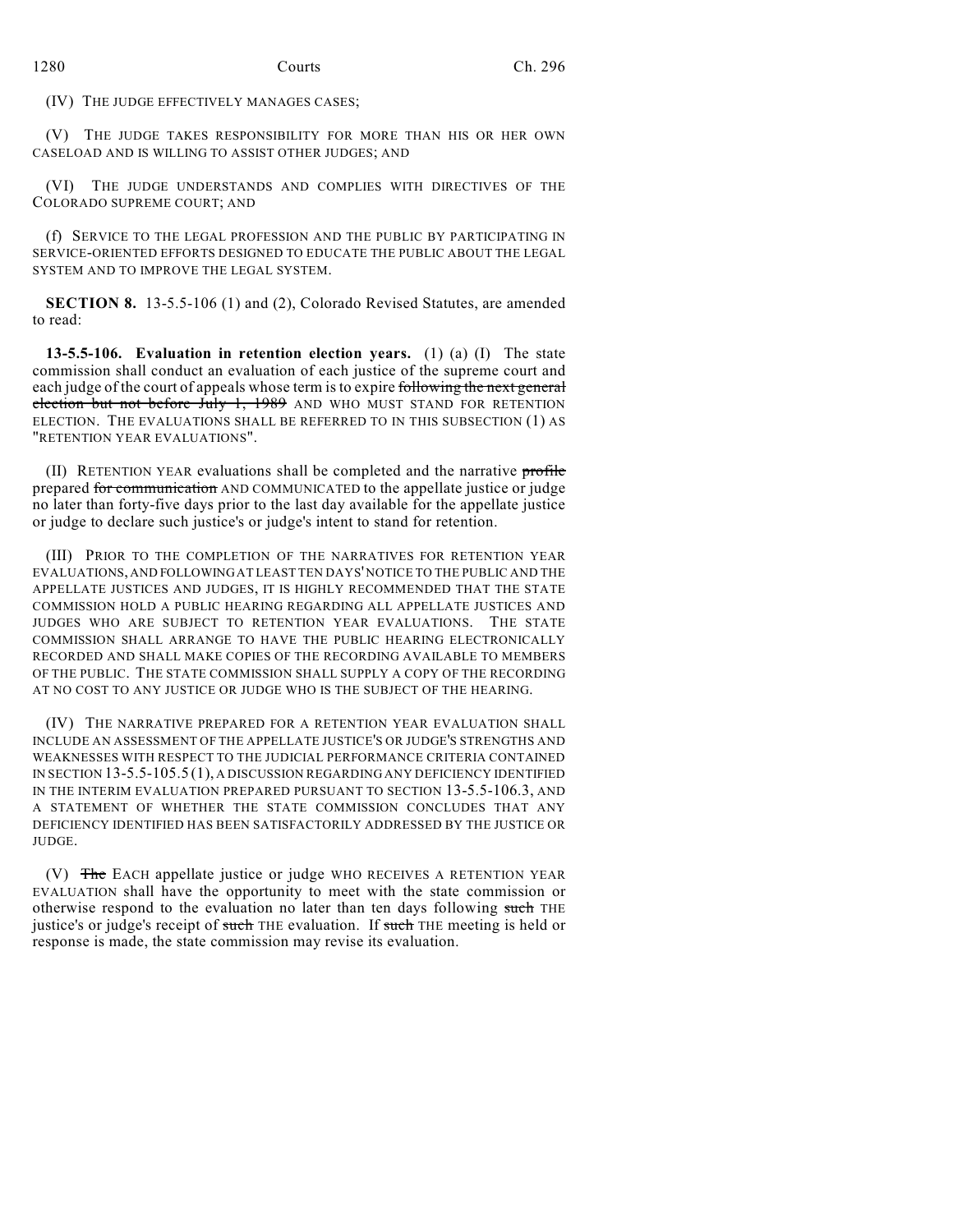Ch. 296 Courts 1281

(b) After the requirement REQUIREMENTS of paragraph (a) of this subsection (1) is ARE met, the state commission shall make a recommendation regarding the retention of each appellate justice or judge who declares his OR HER intent to stand for retention, which recommendation shall be stated as "retain", "do not retain", or "no opinion". A "no opinion" recommendation shall be made only when the state commission concludes that results are not sufficiently clear to make a firm recommendation and shall be accompanied by a detailed explanation. THE NARRATIVE SHALL INCLUDE THE NUMBER OF COMMISSION MEMBERS WHO VOTED FOR AND AGAINST THE RECOMMENDATION.

(c) The state commission shall release the narrative, profile, the recommendation, and any other relevant information RELATED TO A RETENTION YEAR EVALUATION to the public no later than forty-five days prior to the retention election. The state commission shall arrange to have  $\alpha$  summary of the narrative profile and recommendation printed in the ballot information booklet prepared pursuant to section 1-40-124.5, C.R.S., and mailed to electors pursuant to section 1-40-125, C.R.S.

 $(2)$  (a) (I) The district commission shall conduct an evaluation of each district and county judge whose term is to expire following the next general election but not before July 1, 1989 AND WHO MUST STAND FOR RETENTION ELECTION. THE EVALUATIONS SHALL BE REFERRED TO IN THIS SUBSECTION (2) AS "RETENTION YEAR EVALUATIONS".

(II) RETENTION YEAR evaluations shall be completed and the narrative profile prepared for communication COMMUNICATED to the EACH judge no later than forty-five days prior to the last day available for the judge to declare such THE judge's intent to stand for retention.

(III) PRIOR TO THE COMPLETION OF NARRATIVES FOR RETENTION YEAR EVALUATIONS, AND FOLLOWING AT LEAST TEN DAYS' NOTICE TO THE PUBLIC AND THE DISTRICT AND COUNTY JUDGES, IT IS HIGHLY RECOMMENDED THAT THE DISTRICT COMMISSION CONDUCT A PUBLIC HEARING REGARDING ALL DISTRICT AND COUNTY JUDGES WHO ARE SUBJECT TO RETENTION YEAR EVALUATIONS. THE DISTRICT COMMISSION SHALL ARRANGE TO HAVE THE PUBLIC HEARING ELECTRONICALLY RECORDED AND SHALL MAKE COPIES OF THE RECORDING AVAILABLE TO MEMBERS OF THE PUBLIC. THE DISTRICT COMMISSION SHALL SUPPLY A COPY OF THE RECORDING AT NO COST TO ANY JUDGE WHO IS THE SUBJECT OF THE HEARING.

(IV) THE NARRATIVE PREPARED FOR A RETENTION YEAR EVALUATION SHALL INCLUDE AN ASSESSMENT OF THE DISTRICT OR COUNTY JUDGE'S STRENGTHS AND WEAKNESSES WITH RESPECT TO THE JUDICIAL PERFORMANCE CRITERIA CONTAINED IN SECTION 13-5.5-105.5 (2), A DISCUSSION REGARDING ANY DEFICIENCY IDENTIFIED IN THE INTERIM EVALUATION PREPARED PURSUANT TO SECTION 13-5.5-106.3, AND A STATEMENT OF WHETHER THE DISTRICT COMMISSION CONCLUDES THAT ANY DEFICIENCY IDENTIFIED HAS BEEN SATISFACTORILY ADDRESSED BY THE JUDGE.

(V) The EACH judge WHO RECEIVES A RETENTION YEAR EVALUATION shall have the opportunity to meet with the district commission or otherwise respond to the evaluation no later than ten days following such THE judge's receipt of such THE evaluation. If such THE meeting is held or response is made, the district commission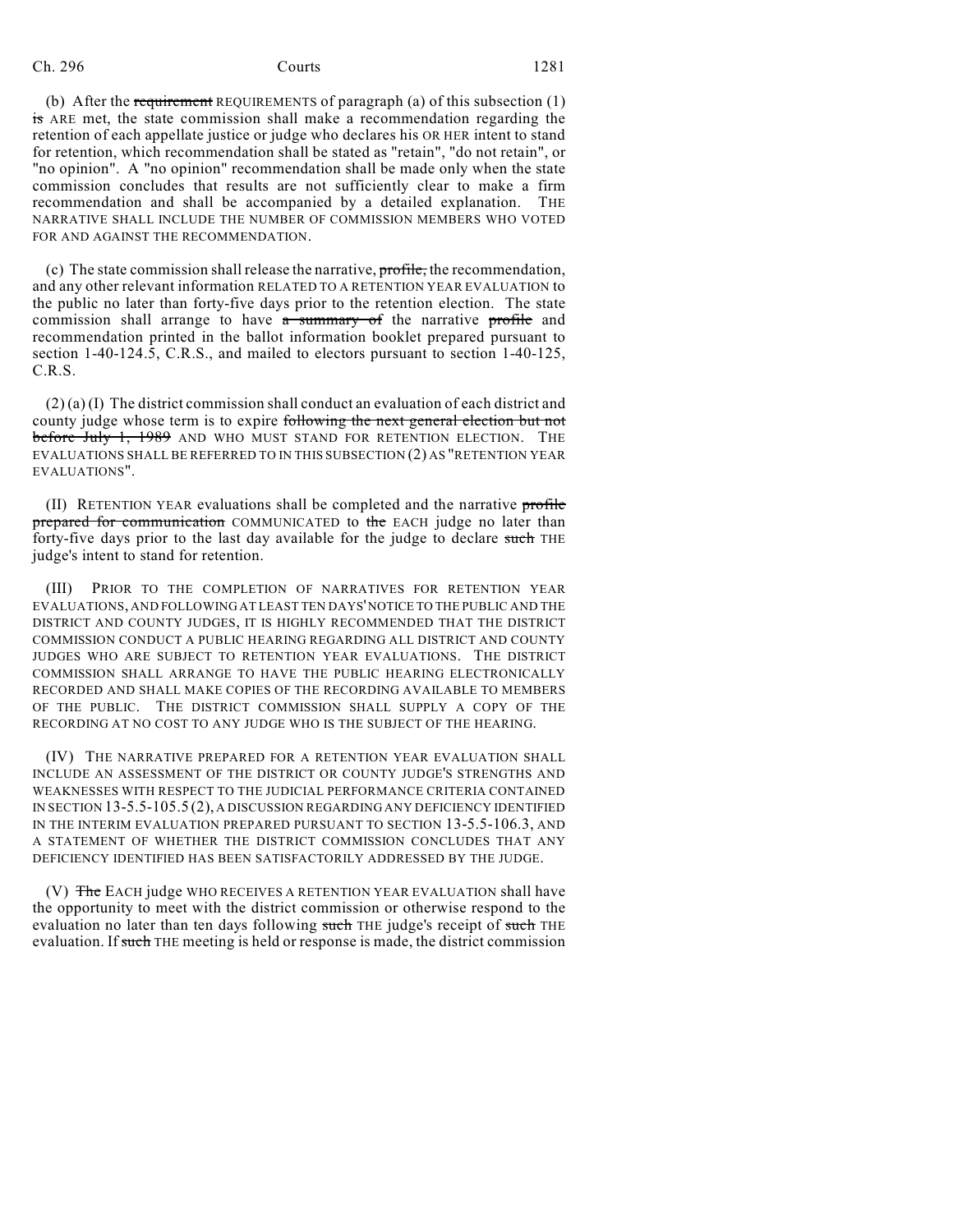may revise its evaluation.

(b) After the requirement REQUIREMENTS of paragraph (a) of this subsection (2) is ARE met, the district commission shall make a recommendation regarding the retention of each district or county judge who declares his OR HER intent to stand for retention, which recommendation shall be stated as "retain", "do not retain", or "no opinion". A "no opinion" recommendation shall be made only when the district commission concludes that results are not sufficiently clear to make a firm recommendation and shall be accompanied by a detailed explanation. THE NARRATIVE SHALL INCLUDE THE NUMBER OF COMMISSION MEMBERS WHO VOTED FOR AND AGAINST THE RECOMMENDATION.

(c) The district STATE commission shall release the narrative,  $\frac{\text{profile}}{\text{profile}}$ , the recommendation, and any other relevant information to the public no later than forty-five days prior to the retention election. The district STATE commission shall arrange to have a summary of the narrative profile and recommendation printed in the ballot information booklet prepared pursuant to section 1-40-124.5, C.R.S., and mailed to electors within the judicial district pursuant to section 1-40-125, C.R.S.

**SECTION 9. Repeal.** 13-5.5-106 (3), Colorado Revised Statutes, is repealed.

**SECTION 10.** Article 5.5 of title 13, Colorado Revised Statutes, is amended BY THE ADDITION OF THE FOLLOWING NEW SECTIONS to read:

**13-5.5-106.3. Interim evaluations.** (1) (a) DURING EACH FULL TERM OF OFFICE OF EACH COLORADO SUPREME COURT JUSTICE AND EACH JUDGE OF THE COURT OF APPEALS, THE STATE COMMISSION SHALL CONDUCT AT LEAST ONE INTERIM EVALUATION OF EACH JUSTICE AND EACH JUDGE. THE EVALUATIONS SHALL BE REFERRED TO IN THIS SUBSECTION (1) AS "INTERIM EVALUATIONS".

(b) INTERIM EVALUATIONS SHALL BE COMPLETED AND COMMUNICATED TO THE CHIEF JUSTICE OF THE COLORADO SUPREME COURT OR THE CHIEF JUDGE OF THE COURT OF APPEALS AND THE APPELLATE JUSTICE OR JUDGE BEING EVALUATED.

(c) EACH APPELLATE JUSTICE OR JUDGE WHO RECEIVES AN INTERIM EVALUATION SHALL HAVE THE OPPORTUNITY TO MEET WITH THE STATE COMMISSION OR OTHERWISE RESPOND TO THE EVALUATION NO LATER THAN TEN DAYS FOLLOWING THE JUSTICE'S OR JUDGE'S RECEIPT OF THE EVALUATION. IF THE MEETING IS HELD OR RESPONSE IS MADE, THE STATE COMMISSION MAY REVISE ITS EVALUATION.

(d) THE STATE COMMISSION SHALL RELEASE THE SURVEY EVALUATIONS RELATED TO INTERIM EVALUATIONS TO THE PUBLIC SIMULTANEOUSLY WITH, AND NO EARLIER THAN, THE RELEASE OF THE RETENTION YEAR EVALUATIONS PURSUANT TO SECTION 13-5.5-106 (1) (c) PREPARED FOR THAT YEAR.

(2) (a) DURING EACH FULL TERM OF OFFICE OFEACH DISTRICT JUDGE AND COUNTY JUDGE, THE DISTRICT COMMISSION SHALL CONDUCT AT LEAST ONE INTERIM EVALUATION OF EACH DISTRICT JUDGE AND COUNTY JUDGE. THE EVALUATIONS SHALL BE REFERRED TO IN THIS SUBSECTION (2) AS "INTERIM EVALUATIONS".

(b) INTERIM EVALUATIONS SHALL BE COMPLETED AND COMMUNICATED TO THE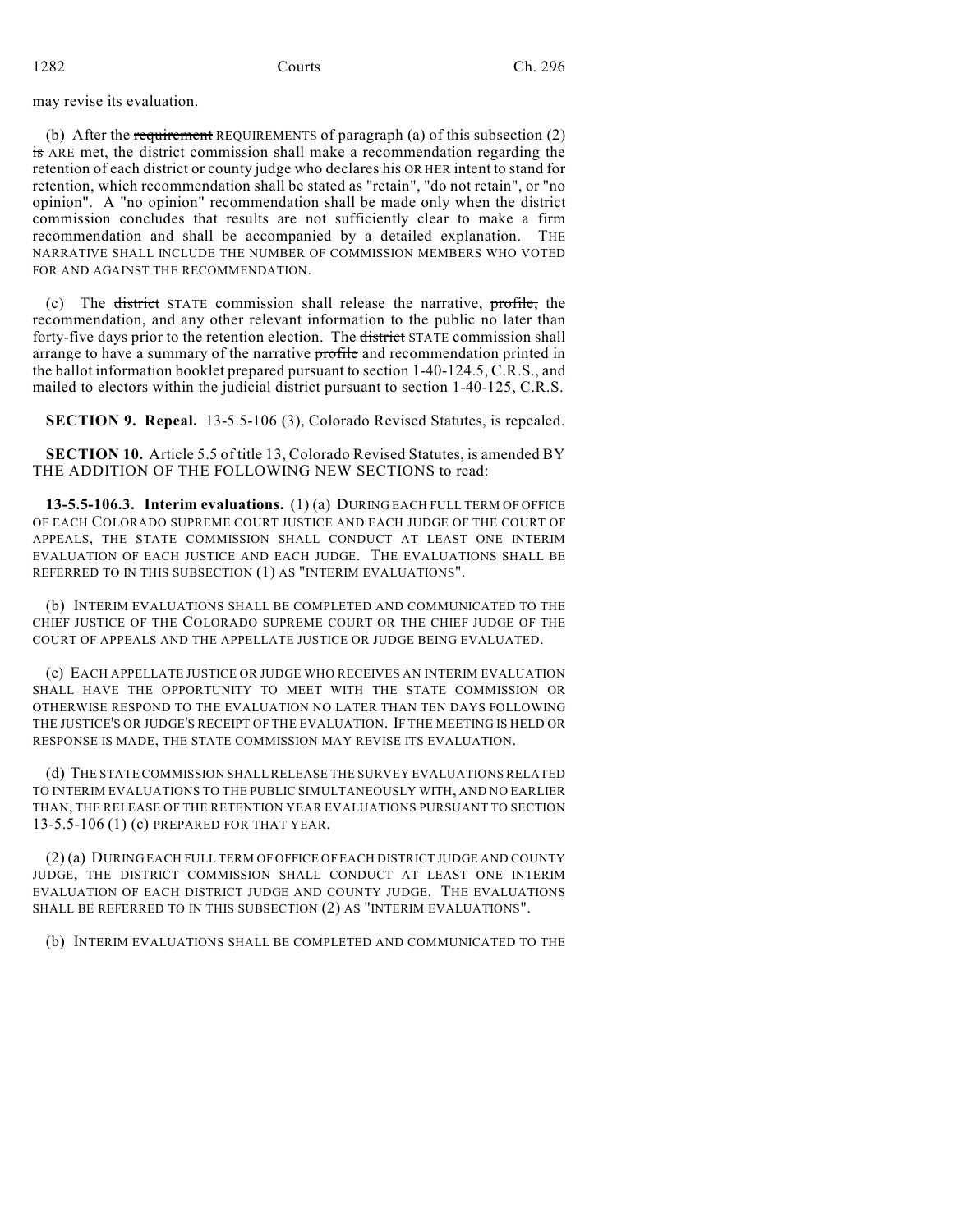CHIEF JUDGE OF THE DISTRICT AND TO THE DISTRICT OR COUNTY JUDGE BEING EVALUATED.

(c) EACH DISTRICT OR COUNTY JUDGE WHO RECEIVES AN INTERIM EVALUATION SHALL HAVE THE OPPORTUNITY TO MEET WITH THE DISTRICT COMMISSION OR OTHERWISE RESPOND TO THE EVALUATION NO LATER THAN TEN DAYS FOLLOWING THE JUDGE'S RECEIPT OF THE EVALUATION. IF THE MEETING IS HELD OR RESPONSE IS MADE, THE DISTRICT COMMISSION MAY REVISE ITS EVALUATION.

(d) THE STATE COMMISSION SHALL RELEASE THE SURVEY EVALUATIONS RELATED TO INTERIM EVALUATIONS TO THE PUBLIC SIMULTANEOUSLY WITH, AND NO EARLIER THAN, THE RELEASE OF THE RETENTION YEAR EVALUATIONS PREPARED FOR THAT YEAR.

**13-5.5-106.4. Recusal.** (1) A MEMBER OF THE STATE COMMISSION OR A DISTRICT COMMISSION SHALL DISCLOSE TO THE COMMISSION ANY PROFESSIONAL OR PERSONAL RELATIONSHIP WITH A JUSTICE OR JUDGE THAT MAY AFFECT AN UNBIASED EVALUATION OF THE JUSTICE OR JUDGE, INCLUDING INVOLVEMENT WITH ANY LITIGATION INVOLVING THE JUSTICE OR JUDGE AND THE MEMBER, THE MEMBER'S FAMILY, OR THE MEMBER'S FINANCIAL INTERESTS. THE STATE COMMISSION OR A DISTRICT COMMISSION MAY REQUIRE THE RECUSAL OF ONE OF ITS MEMBERS ON ACCOUNT OF A RELATIONSHIP WITH A JUSTICE OR JUDGE UPON A TWO-THIRDS VOTE OF THE OTHER MEMBERS OF THE COMMISSION.

(2) A MEMBER OF THE STATE COMMISSION OR A DISTRICT COMMISSION SHALL RECUSE HIMSELF OR HERSELF FROM PARTICIPATING IN THE CONSIDERATION AND VOTE ON ANY MATTER INVOLVING THE EVALUATION OF A JUSTICE OR JUDGE FOR FAILURE TO MEET THE TRAINING, COURTROOM OBSERVATION, INTERVIEW, OR OPINION REVIEW RESPONSIBILITIES PROVIDED BY RULE, UNLESS EXCUSED BY A TWO-THIRDS VOTE OF THE OTHER MEMBERS OF THE COMMISSION.

(3) AN ATTORNEY SERVING AS A MEMBER OF THE STATE COMMISSION OR A DISTRICT COMMISSION SHALL NOT REQUEST THAT A JUSTICE OR JUDGE BEING EVALUATED BY THE COMMISSION BE RECUSED FROM HEARING A CASE IN WHICH THE ATTORNEY APPEARS AS COUNSEL OF RECORD, OR REQUEST PERMISSION TO WITHDRAW FROM A CASE PENDING BEFORE A JUSTICE OR JUDGE BEING EVALUATED, SOLELY ON THE BASIS THAT THE ATTORNEY IS SERVING AS A MEMBER OF A COMMISSION.

(4) AN ATTORNEY WHO APPEARS IN A MATTER WHERE OPPOSING COUNSEL OR A WITNESS SERVES AS A MEMBER OF THE STATE COMMISSION OR A DISTRICT COMMISSION THAT IS EVALUATING THE JUSTICE OR JUDGE BEFORE WHOM THE MATTER IS SET MAY NOT SEEK WITHDRAWAL OF THE ATTORNEY, EXCLUSION OF THE WITNESS, OR RECUSAL OF THE JUSTICE OR JUDGE SOLELY ON THE BASIS THAT THE OPPOSING COUNSEL OR WITNESS IS SERVING AS A MEMBER OF A COMMISSION.

(5) A JUSTICE OR JUDGE BEING EVALUATED BY THE STATE COMMISSION OR A DISTRICT COMMISSION MAY NOT RECUSE HIMSELF OR HERSELF FROM A CASE SOLELY ON THE BASIS THAT AN ATTORNEY, PARTY, OR WITNESS IS A MEMBER OF THE COMMISSION, NOR SHOULD A JUSTICE OR JUDGE GRANT AN ATTORNEY'S REQUEST TO WITHDRAW FROM A CASE, SOLELY ON THE BASIS THAT THE ATTORNEY, PARTY, OR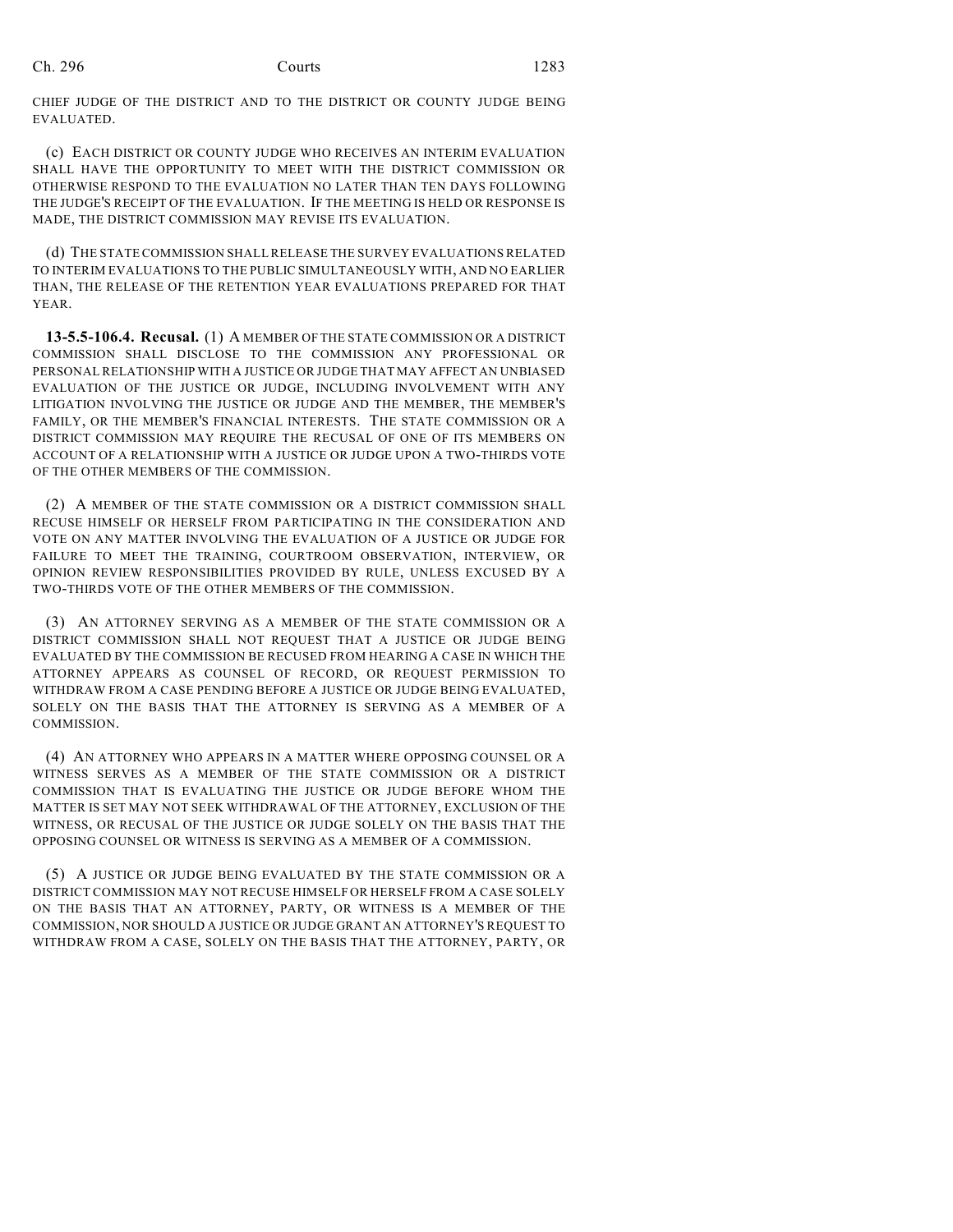WITNESS IS SERVING AS A MEMBER OF A COMMISSION.

**13-5.5-106.5. Confidentiality.** (1) EXCEPT AS PROVIDED IN SUBSECTION (3) OF THIS SECTION, ALL COMMENTS IN SURVEY REPORTS, SELF-EVALUATIONS, PERSONAL INFORMATION PROTECTED UNDER SECTION 24-72-204 (3) (a) (II), C.R.S., ADDITIONAL ORAL OR WRITTEN INFORMATION, CONTENT OF IMPROVEMENT PLANS, AND ANY MATTER DISCUSSED IN EXECUTIVE SESSION SHALL REMAIN CONFIDENTIAL EXCEPT AS OTHERWISE SPECIFICALLY PROVIDED BY RULE. COMMENTS IN SURVEY REPORTS MAY BE SUMMARIZED FOR USE IN A NARRATIVE. A MEMBER OF A COMMISSION SHALL NOT PUBLICLY DISCUSS THE EVALUATION OF ANY PARTICULAR JUSTICE OR JUDGE.

(2) EXCEPT AS PROVIDED IN SUBSECTION (3) OF THIS SECTION, ALL RECOMMENDATIONS, NARRATIVES, AND SURVEY REPORTS ARE CONFIDENTIAL UNTIL RELEASED TO THE PUBLIC ON THE FIRST DAY FOLLOWING THE DEADLINE FOR JUSTICES AND JUDGES TO DECLARE THEIR INTENT TO STAND FOR RETENTION. ANY COMMENTS INCLUDED IN THE REPORT SHALL BE MADE AVAILABLE ONLY TO MEMBERS OF THE COMMISSIONS, THE JUSTICE OR JUDGE BEING EVALUATED, AND THE CHIEF JUSTICE OR CHIEF JUDGE.

(3) INFORMATION REQUIRED TO BE KEPT CONFIDENTIAL PURSUANT TO THIS ARTICLE MAY BE RELEASED ONLY UNDER THE FOLLOWING CIRCUMSTANCES:

(a) TO THE SUPREME COURT ATTORNEY REGULATION COMMITTEE, AS PROVIDED BY RULE OF THE STATE COMMISSION;

(b) TO THE COMMISSION ON JUDICIAL DISCIPLINE, AS PROVIDED BY RULE OF THE STATE COMMISSION; OR

(c) WITH THE CONSENT OF THE JUSTICE OR JUDGE BEING EVALUATED.

**SECTION 11. Repeal.** 13-5.5-108, Colorado Revised Statutes, is repealed as follows:

**13-5.5-108. Implementation of article.** The implementation of this article shall be subject to the availability of funds received pursuant to section 13-5.5-107. If funds received pursuant to said section are insufficient to fully implement this article, the state commission shall reduce the number of judicial districts in which district commissions are established by section 13-5.5-104.

**SECTION 12.** 13-5.5-109 (1), Colorado Revised Statutes, is amended to read:

**13-5.5-109. Repeal of article.** (1) This article is repealed, effective June 30, 2009 2019.

**SECTION 13.** 13-3-101 (5), Colorado Revised Statutes, is amended to read:

**13-3-101. State court administrator.** (5) The state court administrator shall provide to the director of research of the legislative council criminal justice information and statistics and any other related data requested by the director. THE STATE COURT ADMINISTRATOR SHALL PROVIDE TO THE STATE COMMISSION ON